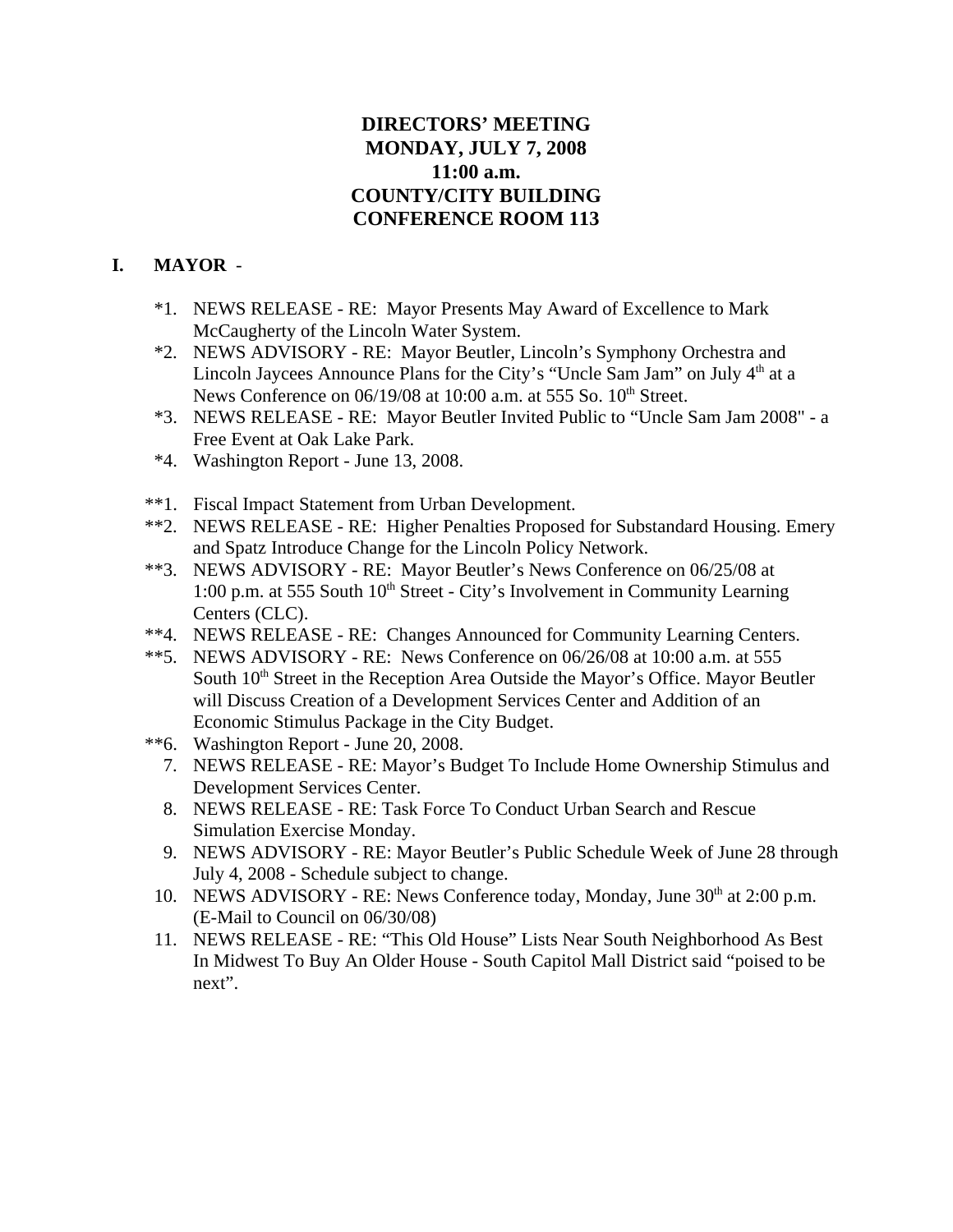- 12. NEWS ADVISORY RE: Mayor Beutler will have two events for the media this week in connection with his proposed budget for the 2008-2009 fiscal year: 1.) New Conference at 10:00 a.m., 07/01/08 in Conference Room 113; and 2.) Media Briefing on the entire budget at 10:00 a.m. 07/03/08 in the Mayor's Conference Room.
- 13. NEWS RELEASE RE: Mayor Explains How Budget Decisions Impact City Goals Across Departments.
- 14. Fiscal Impact Statement from Public Works & Utilities Department/Water May 28, 2008.
- 15. NEWS RELEASE RE: Mayor Beutler Proposes Revenue Increase City job cuts total 126 over two years.
- 16. NEWS ADVISORY RE: "Uncle Sam Jam 2008" the City's official 4<sup>th</sup> of July celebration will take place Friday, July  $4<sup>th</sup>$ .
- 17. NEWS RELEASE RE: Open House Planned On Improvements To Pine Lake Road.
- 18. Washington Report, June 27, 2008.

# **II. DIRECTORS -**

#### **FINANCE/BUDGET**

1. June Sales Tax Reports.

#### **FINANCE/CITY TREASURER**

1. Monthly City Cash Report for the month of May 2008 and City of Lincoln-Pledged Collateral Statement as of May 31, 2008.

## **HEALTH -**

- 1. NEWS RELEASE RE: Hot Weather Alert.
- 2. NEWS RELEASE RE:  $4<sup>th</sup>$  of July Patriotism Includes Cleaning Up Your Fireworks.
- 3. NEWS RELEASE RE: Air Quality Health Advisory Fireworks and Air Pollution.
- 4. NEWS RELEASE RE: Don't Let Mosquitoes Put a Bite on  $4<sup>th</sup>$  of July Activities.

## **PLANNING** -

- \*1. Planning Commission Action June 18, 2008.
- 2. Letter from Brian Will to Marcia Kinning, ESP RE: Windmill Ridge Estates Addition-Final Plat  $\#08016$  - Generally located at South  $70<sup>th</sup>$  Street and Countryview Road.
- 3. Letter from Brian Will to Marcia Kinning, ESP RE: The Woodlands at Yankee Hill Addition - Final Plat#08015-Generally located at South 70<sup>th</sup> Street and Rebel Drive.

## **PLANNING COMMISSION FINAL ACTION** .....

- \*1. Special Permit #1748A Nebraska Nursery and Color Gardens, W. Burnham & S. Coddington - Resolution No PC-01122.
- \*2. Special Permit #08024 Expansion of Nonstandard Use, 3121 Cedar Avenue Resolution No. PC-01123.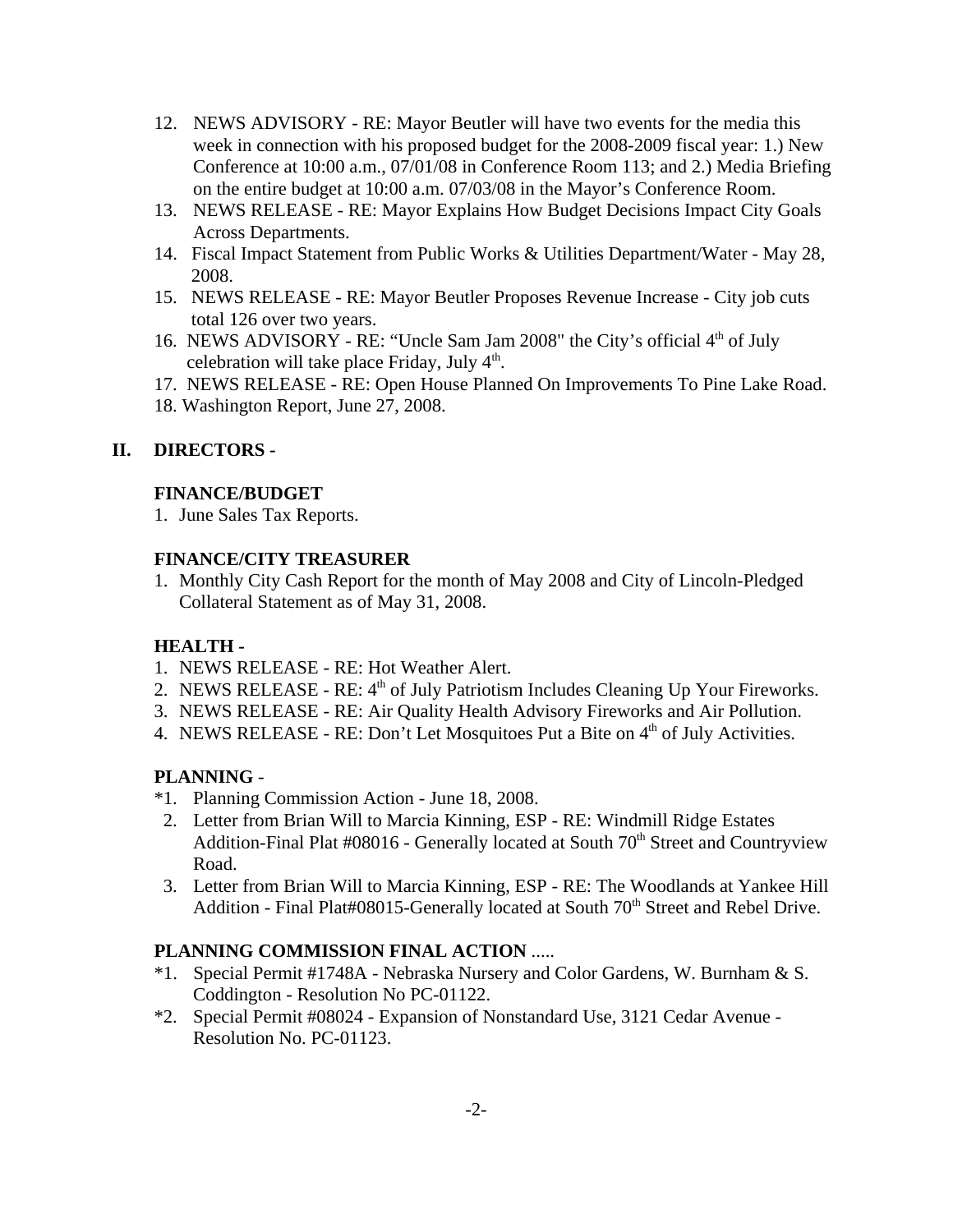- \*\*3. Special Permit #08025 Planned Service Commercial: Lancaster County Agricultural Society - Lancaster Event Center - North 84<sup>th</sup> Street and Havelock Avenue -Resolution No. PC-01124.
	- 4. Special Permit No. 1174G (Amendment to the Chateau La Fleur/Charleston Court CUP - N. 56<sup>th</sup> Street and Holdrege Street to North Cotner Boulevard and Vine Street) Resolution No. PC-001128 - DENIED.

# **POLICE -**

\*1. PRESS RELEASE - RE: Lincoln Police Department is the First Agency in the United States to Subscribe to a New National Information Service.

## **PUBLIC WORKS & UTILITIES -**

- \*1. Memo from Nicole Tooze with Great Example of Success of Flood Storage through Easements and Purchases with Photo.
- \*2. Reply to Sandra Mathews RE: StarTran Bus Layover With Mathews' Questions and Comments.
- \*3. ADVISORY RE: Water Main Replacement Project #700309, 56th Street; Seward Logan Avenue.
- \*4. ADVISORY RE: Harris Overpass Project #701781.
- \*\*5. StarTran Advisory Board Actions.
	- 6. ADVISORY RE: Roadway and Water Main Projects Pre-Construction Open House - Pine Lake Road; 84th-98th Streets-98th Street; Old Cheney - Yankee Hill-Project #701769.

## **STARTRAN -**

1. E-Mail Response from Larry Worth to Hans Glide - RE: The new bus routes.

## **URBAN DEVELOPMENT -**

1. Memo from Clinton W. Thomas, Housing Rehab & Real Estate Division - RE: Street & Alley Vacation #08001-North/South Alley between Fremont & Hartley; Touzalin and North  $60<sup>th</sup>$  Street.

## **III. CITY CLERK -**

## **IV. COUNCIL REQUESTS/CORRESPONDENCE -**

## **JON CAMP -**

- \*\*1. E-Mail from Gary & Faye Gutgesell RE: Continue to Fight to Reduce Taxes and Have the Board of Education and LPS Look to See Where They Can Make Cuts.
	- 2. E-Mail's RE: Grill Ordinance.
	- 3. E-Mail from Russ Guill RE: Please don't raise property taxes.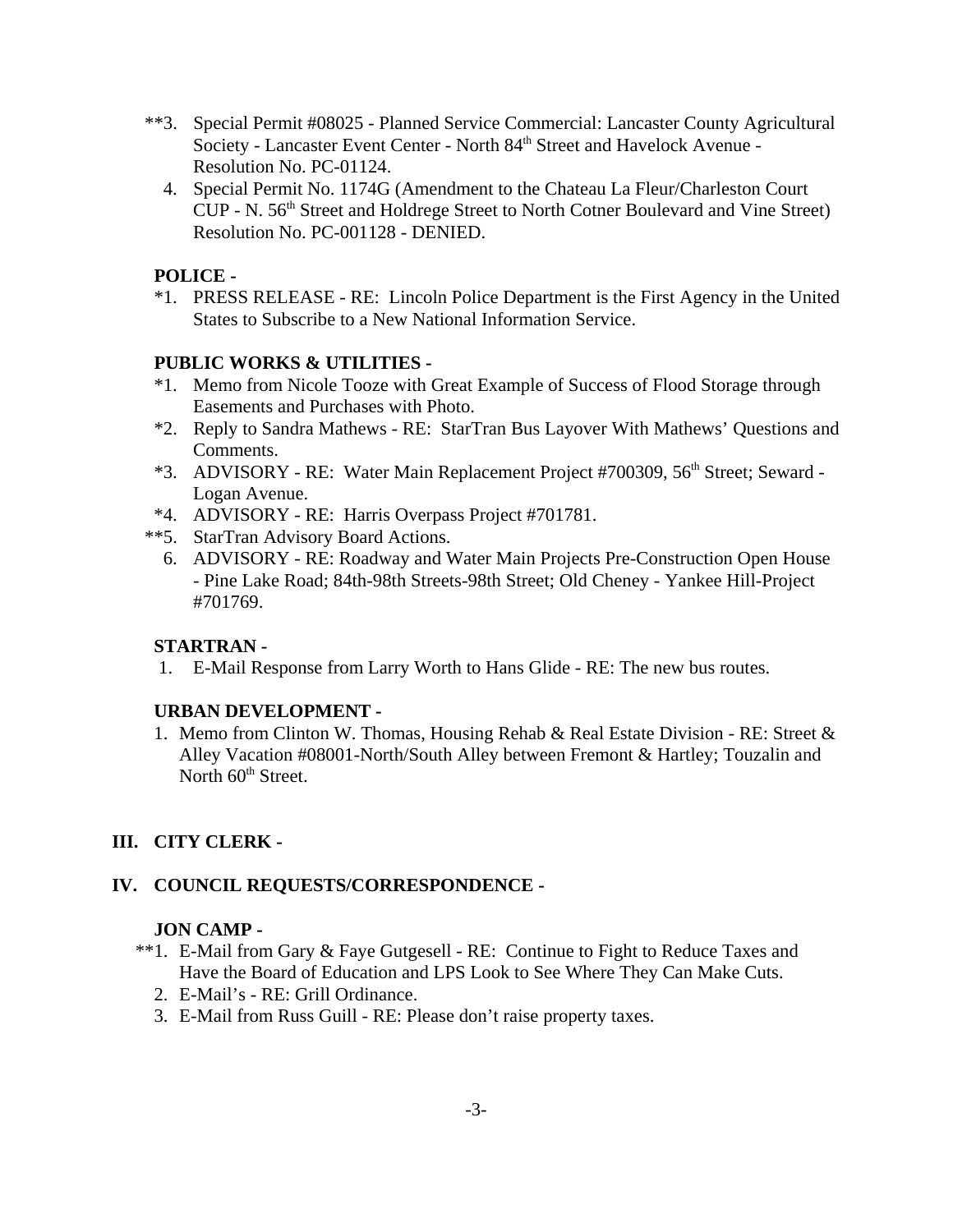#### **ROBIN ESCHLIMAN -**

\*1. E-Mail Response from Wayne Teten, Public Works Antelope Valley Project Manager - RE: Questions Submitted by Rich Esquivel.

## **V. MISCELLANEOUS** -

- \*1. E-Mail from Bruce & Pam Bartlett RE: Need Path to Mahoney Park & 84<sup>th</sup> Street Murdock Trail from Neighborhood.
- \*2. E-Mail from Jerry Wolf RE: Suggestion of Using Speeding and Traffic Fines to Help with Police Budget.
- \*3. E-Mail & Article from Andy Ringsmuth RE: "Fuel Surcharge" for Speeding Article on 'Speeders to Pay Extra for Police Fuel'.
- \*4. E-Mail & Attachment from Katie Halperin RE: Washington Square Development and Attachment of 'Lincoln City/Lancaster County Planning Staff Report with Pictures'.
- \*5. Letter from Tanna Skoyo RE: Encouraging Council to Reconsider Cutting the Bus Service.
- \*6. E-Mail from Molly Oglesby RE: Time to Raise Taxes.
- \*\*1. Letter from Lincoln Chamber of Commerce President, Wendy Birdsall RE: Their 2008 Local Opportunities Agenda with Key Local Objectives.
- \*\*2. E-Mail from Michael L. Topil RE: West Denton Road Construction Not Being Complete with attached Letter from Steve Masters, Public Utilities Administrator, regarding Summary on Status of Completing the Paving Connection at West Denton Road.
- **\*\***3. E-Mail from Jayne Sebby RE: Supports Code Violation Fine Increase, Plus Another Category for Refusing to Maintain Property (Council Members received on 06/23/08 Before Formal Meeting).
- \*\*4. E-Mail from Hans Gilde RE: Observations and Suggestions Concerning the New Bus Routes.
- \*\*5. E-Mail from Dave Bopp RE: Fuel Fee Added to Speeding Tickets.
- \*\*6. Letter from Peggy Theobald RE: StarTran Hours and Routes.
- \*\*7. E-Mail from Bruce Bohrer, Lincoln Chamber of Commerce RE: Urge Congressman Fortenberry to Support H.R. 6327 to Fix the Highway Trust Fund.
- \*\*8. E-Mail from Dianne Osler RE: Opposed to Raising Property Taxes. Have Reduction in Non-Essential Services.
- \*\*9. E-Mail from Jay Carnes RE: Against Any Tax Increases, Need to Rein in the School Board Budget and No City Income Tax.
- \*\*10. E-Mail from Dave Polson RE: Do Not Raise Taxes.
- \*\*11. E-Mail RE: Do Not Increase Our Property Taxes. We Have One of the Highest in the Nation.
- \*\*12. Letter to Council Members from Teresa Thompson, TBI State Advisory Council RE: Reconsider Discontinuing the Adult Day Program at Easterday Recreation Center in Northeast Lincoln.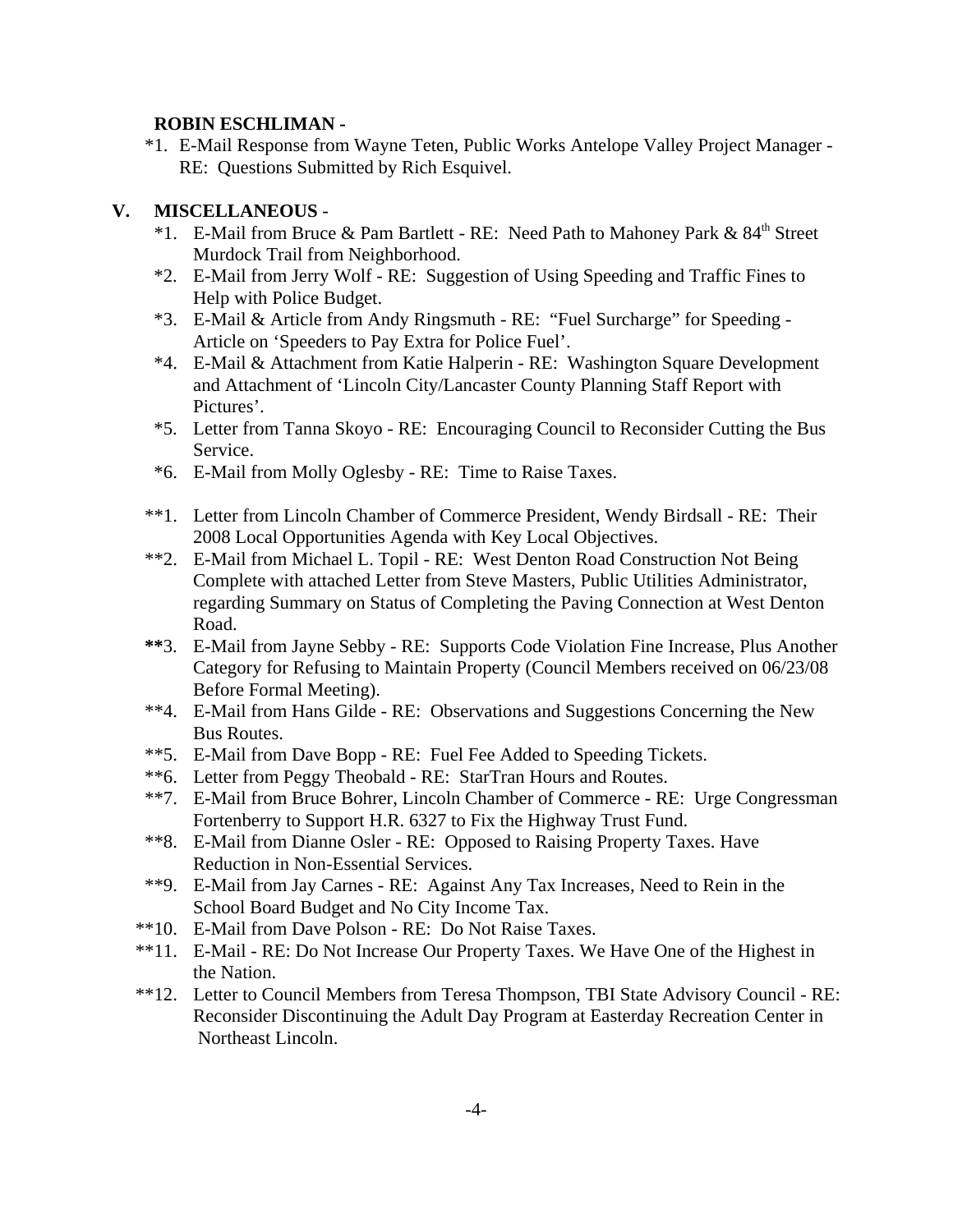- \*\*13. E-Mail from Judd Smith RE: Do Not Increase Property Taxes, and Look at the LPS Budget.
- \*\*14. E-Mail from Faith A. White RE: No New Taxes.
- \*\*15. E-Mail from Arlene Hughes RE: Please Do Not Consider Raising Property Taxes, Too High Now.
- \*\*16. E-Mail from Sid Havekost RE: Vehemently Opposed to Any Thought on Raising Property Taxes.
- \*\*17. E-Mail RE: City Budget Impact on Community Learning Centers.
- \*\*18. E-Mail from David Fikar, Chair, Lincoln Commission on Human Rights (LCHR) RE: Explanation of LCHR's Community Role and Reasons Why Services Should Not be Cut or Eliminated Due to Funding.
	- 19. E-Mail from Steven Avey RE: Illegal immigrants.
	- 20. Comment Sheet from the Public Meeting on 06/25/08 RE: Antelope Valley Research & Development Corridor Master Plan & Design Standards.
	- 21. E-Mail from Tim Henkel RE: Opposed to the housing stimulus grant.
	- 22. E-Mail from Kay Graber RE: The housing stimulus grant, one of the worst ideas.
	- 23. E-Mail from Rick Becker RE: Please do not increase our property taxes.
	- 24. E-Mail from Katheryn Grebe RE: Please no more increases in property tax.
	- 25. E-Mail and Attachments from Peter Katt, Attorney RE: West "O" Soil Mining Permit Amendments; and Water Resale Restrictions-West "O".
	- 26. E-Mail from Joyce Vrbka RE: The Easterday Recreation Adult Day Service.
	- 27. E-Mail from Russell Miller for Lincoln Neighborhood Alliance RE: City bus and taxes.
	- 28. E-Mail from Sandra Archuleta RE: Please do not discontinue the adult day program at Easterday Recreation Center.
	- 29. Letter from H. Eugene Cook RE: Totally shocked at the Mayor's proposal to use taxpayer money for people to buy new homes.
	- 30. E-Mail and Attachment from LeRoy W. Sievers, Attorney At Law RE: West O Soil Mining Permit Amendments.
	- 31. E-Mail from Matt Wagner RE: No New Taxes!
	- 32. E-Mail from Leroy Brennfoerder RE: Tax Increase.
	- 33. E-Mail from Erich Kaiser RE: We would like to propose that a street be named after Mike Scholl.
	- 34. E-Mail from Carita Kordik RE: Stimulus money It is Irresponsible and Inappropriate to use the money for anything but storm sewer or city infrastructure.
	- 35. E-Mail from Tom Anderson RE: New Jail.
	- 36. E-Mail with Attached Letter from Annette Hammeke, Director of Religious Education K-8, Immaculate Heart of Mary - RE: Easterday Facility.
	- 37. E-Mail from Georgia Stevens, PhD., Professor Emeritus Department of Child, Youth and Family Studies-UNL - RE: Expanding the Ride for \$5.
	- 38. E-Mail from Adam Forney RE: Don't raise my taxes.

## **VI. ADJOURNMENT \*HELD OVER FROM JUNE 23, 2008.**

**\*\*HELD OVER FROM JUNE 30, 2008.** da070708/tjg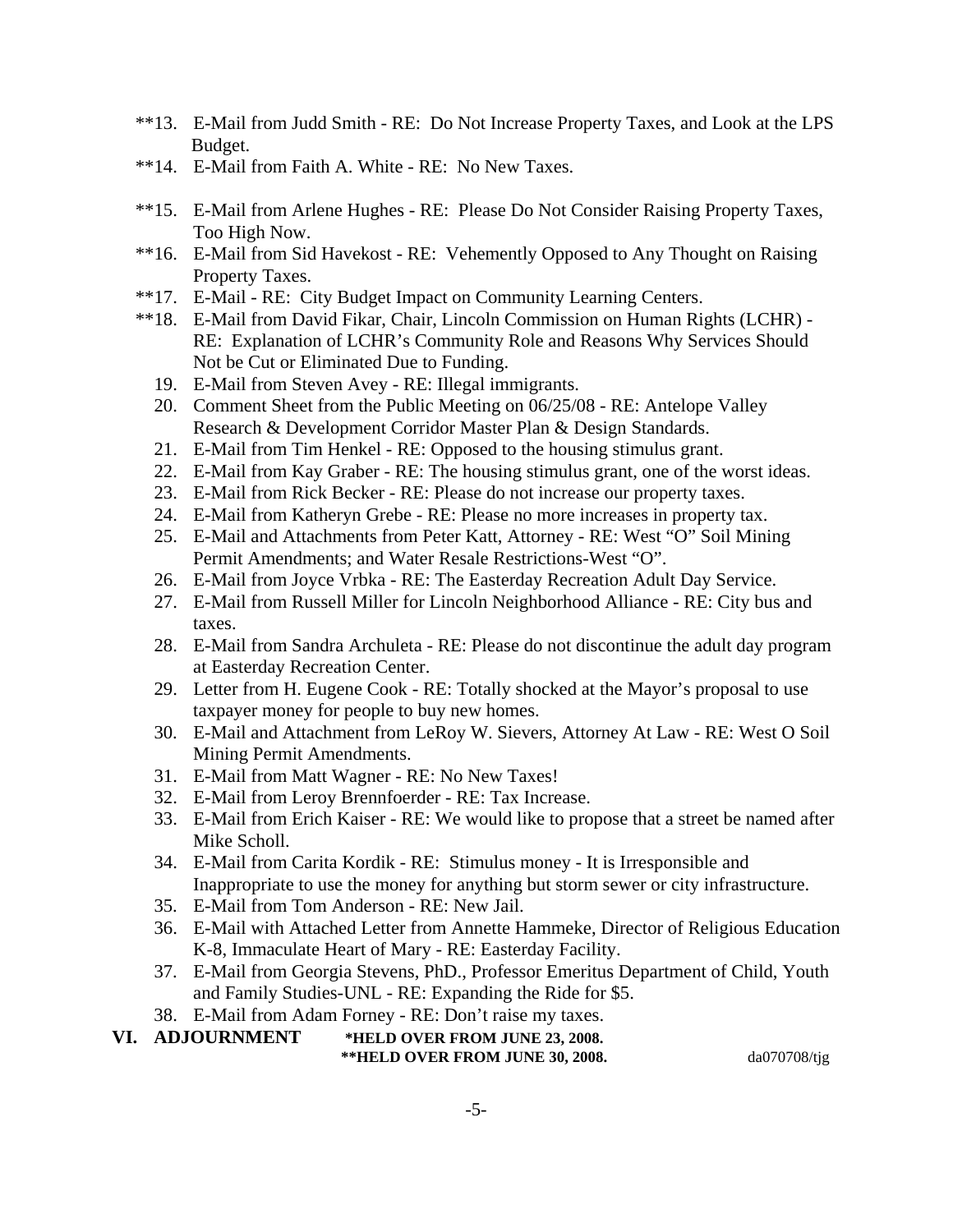#### **DIRECTORS' MEETING MINUTES MONDAY, JULY 7, 2008 11:00 a.m. COUNTY/CITY BUILDING CONFERENCE ROOM 113**

**Council Members Present:** Robin Eschliman, Chair; Doug Emery, Vice-Chair; Jon Camp, Dan Marvin, John Spatz, Ken Svoboda, Jonathan Cook

**Others Present:** Mayor Chris Beutler, Rick Hoppe, Trish Owen, Denise Pearce, Lin Quenzer, Mayor's Office; City Clerk Joan Ross and Deputy City Clerk Teresa Meier; John Hendry, City Attorney; Rick Peo, Chief Assistant City Attorney; Directors and Department Heads; and Tammy Grammer, City Council Staff.

Meeting convened at 11:05 a.m.

Location Announcement of the Nebraska Open Meetings Act: A Copy of the Nebraska Open Meetings Act is Located on the Wall at the Rear of this Room.

Ms. Eschliman commented very nice celebration the 4th of July. Mr. Marvin commented he had a blast.

#### **I. MAYOR** -

Mayor Chris Beutler thanked those who could come to the  $4<sup>th</sup>$  of July celebration. It was a very nice celebration again, so they are going to continue to work on how to make it even more fun for people.

Mayor Beutler called on Directors. Don Herz (Finance Director) stated Tuesday night our financial system crashed, it was down all day Wednesday and Thursday of last week. Got it up and running Saturday, probably one of the most serious problems that we've had, but it is up and running and so far things are looking okay.

Bruce Dart (Health Director) reported on smoke-free activities. He gave an update on the progress that Lincoln as a community has achieved and many volunteer smokers with place policies. It's a voluntary compliance and we've come a long way in terms of the community itself doing it when they don't have too.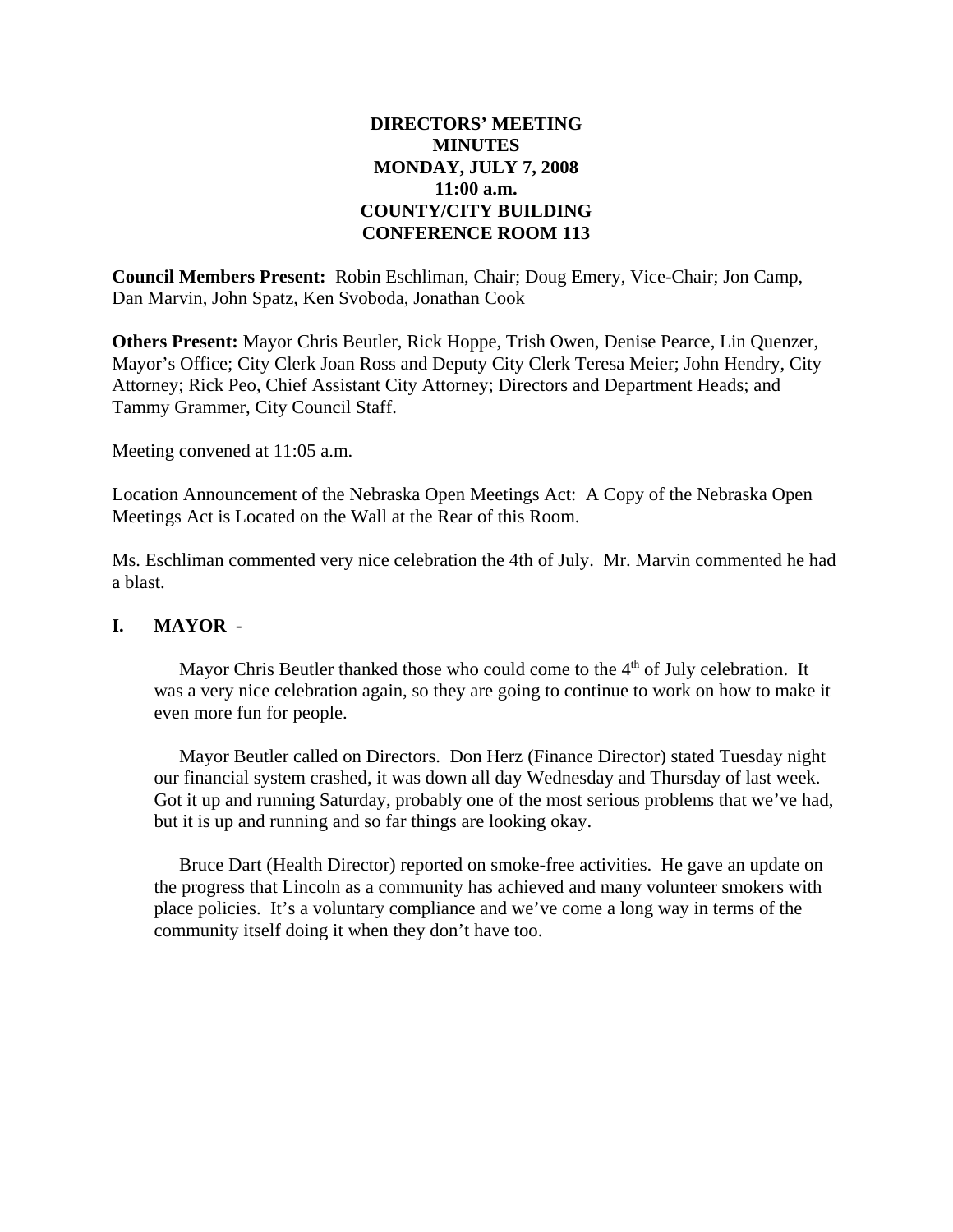Fire Chief Ford gave an update on the accreditation process, approximately a week ago the acting Director of the Center for Public Safety Excellence came to town. We started going over documentation we're working off for the accreditation and he wrote a letter back stating the work we've done up until this point is the most extensive semantic work he has seen in an accreditation document. So, this week we're at the point where we are doing an internal and external stakeholders meetings in order to bring the information to them and we are right on target to achieve accreditation.

Police Chief Tom Casady stated he would like to tell them about a very interesting case they have been working on for the past few months. Earlier this year they started an investigation of alleged abuse and neglect of a 89 year old Latina Lincoln woman. Her daughter had reported to us that she had been befriended by a caretaker who had obtained a power of attorney and she felt had taken advantage of her economically to the tune of \$70,000. The care giver who had power of attorney left with the 89 year old woman to Mexico, they tracked her down to where she was in Mexico and week before last he sent two detectives to Mexico. They had help from the United States Embassy and the United International Police and rescued Maria and brought her back, she has some health issues but is otherwise okay. This is the first kind of International case of that nature they've been involved in.

He wants to share some information about a comparison statistic that you don't see very often, the FBI publishes some compared data every year about crime. He has been a member of a small group of 20 Police Chiefs that they formed 11 years ago for the purpose of exchanging data every year on some things there just is no national data source on, they are sharing data on about 200 different items. Chief John Douglas at Overland Park, Kansas also one of the founders of the group has his staff put together spreadsheets and power points every year and he just got this information regarding comparison of the cost of Police Services in each of these 20 cities per citizen. *[See Attachment 'A']*

There was discussion with Steve Huggenberger (City Attorney's Office) on Peter Katt's proposal for 08R-82 the West "O" Soil Mining Permit that's on their agenda this afternoon. *[#17, Special Permit 08015-Application of Roger Schwisow for authority to allow mining/extraction of soil of agricultural zoned property located northwest of the* intersection of N.W. 56<sup>th</sup> Street and West O Street.]

- \*1. NEWS RELEASE RE: Mayor Presents May Award of Excellence to Mark McCaugherty of the Lincoln Water System. - NO COMMENTS
- \*2. NEWS ADVISORY RE: Mayor Beutler, Lincoln's Symphony Orchestra and Lincoln Jaycees Announce Plans for the City's "Uncle Sam Jam" on July  $4<sup>th</sup>$  at a News Conference on 06/19/08 at 10:00 a.m. at 555 So. 10<sup>th</sup> Street. - NO **COMMENTS**
- \*3. NEWS RELEASE RE: Mayor Beutler Invited Public to " Uncle Sam Jam 2008" a Free Event at Oak Lake Park. - NO COMMENTS
- \*4. Washington Report June 13, 2008. NO COMMENTS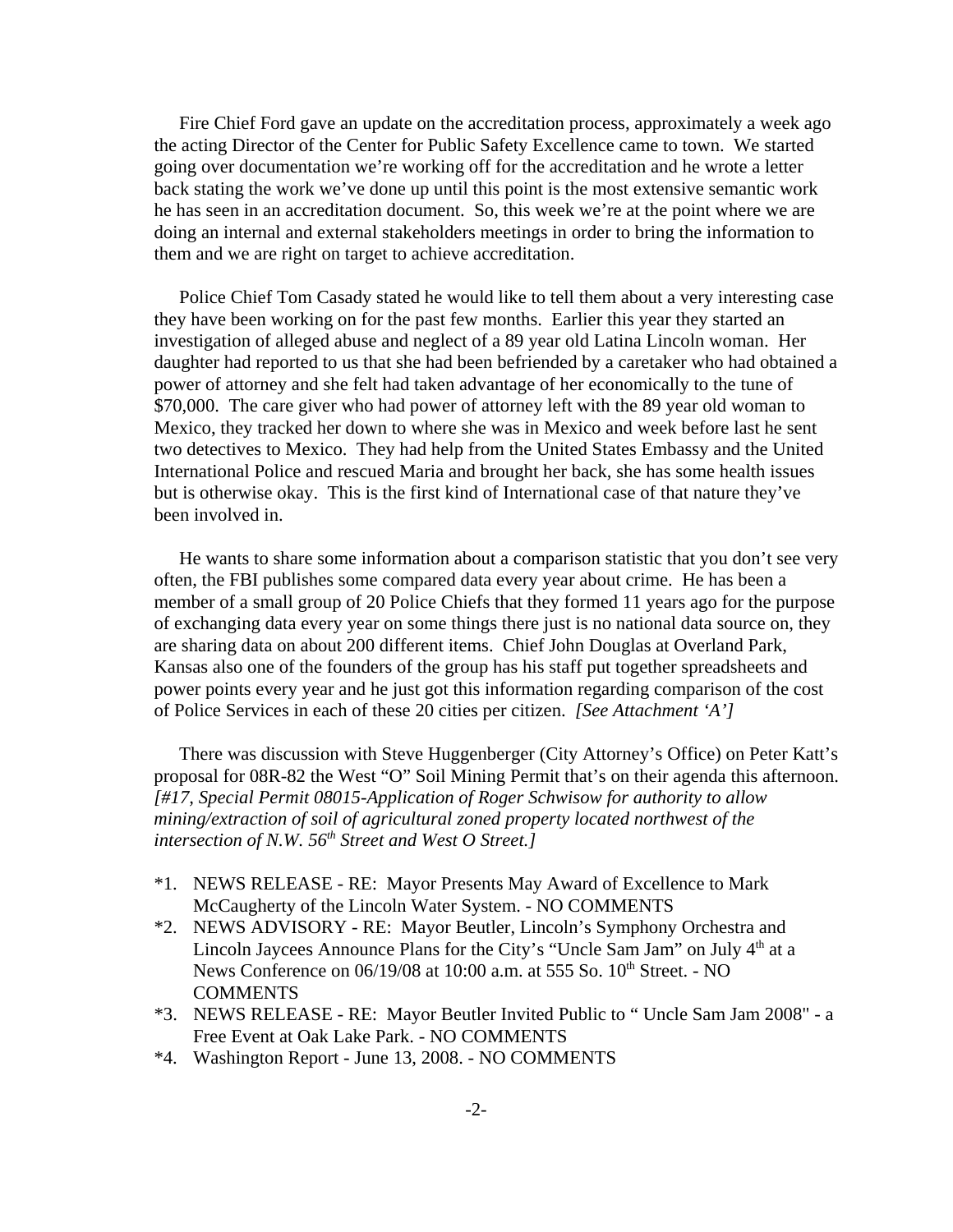- \*\*1. Fiscal Impact Statement from Urban Development. NO COMMENTS
- \*\*2. NEWS RELEASE RE: Higher Penalties Proposed for Substandard Housing. Emery and Spatz Introduce Change for the Lincoln Policy Network. - NO COMMENTS
- \*\*3. NEWS ADVISORY RE: Mayor Beutler's News Conference on 06/25/08 at 1:00 p.m. at 555 South  $10<sup>th</sup>$  Street - City's Involvement in Community Learning Centers (CLC). - NO COMMENTS
- \*\*4. NEWS RELEASE RE: Changes Announced for Community Learning Centers. NO COMMENTS
- \*\*5. NEWS ADVISORY RE: News Conference on 06/26/08 at 10:00 a.m. at 555 South  $10<sup>th</sup>$  Street in the Reception Area Outside the Mayor's Office. Mayor Beutler will Discuss Creation of a Development Services Center and Addition of an Economic Stimulus Package in the City Budget. - NO COMMENTS
- \*\*6. Washington Report June 20, 2008. NO COMMENTS
	- 7. NEWS RELEASE RE: Mayor's Budget To Include Home Ownership Stimulus and Development Services Center. - NO COMMENTS
	- 8. NEWS RELEASE RE: Task Force To Conduct Urban Search and Rescue Simulation Exercise Monday. - NO COMMENTS
	- 9. NEWS ADVISORY RE: Mayor Beutler's Public Schedule Week of June 28 through July 4, 2008 - Schedule subject to change. - NO COMMENTS
- 10. NEWS ADVISORY RE: News Conference today, Monday, June 30<sup>th</sup> at 2:00 p.m. (E-Mail to Council on 06/30/08). - NO COMMENTS
- 11. NEWS RELEASE RE: "This Old House" Lists Near South Neighborhood As Best In Midwest To Buy An Older House - South Capitol Mall District said "poised to be next". - NO COMMENTS
- 12. NEWS ADVISORY RE: Mayor Beutler will have two events for the media this week in connection with his proposed budget for the 2008-2009 fiscal year: 1.) New Conference at 10:00 a.m., 07/01/08 in Conference Room 113; and 2.) Media Briefing on the entire budget at 10:00 a.m. 07/03/08 in the Mayor's Conference Room. - NO COMMENTS
- 13. NEWS RELEASE RE: Mayor Explains How Budget Decisions Impact City Goals Across Departments. - NO COMMENTS
- 14. Fiscal Impact Statement from Public Works & Utilities Department/Water May 28, 2008. - NO COMMENTS
- 15. NEWS RELEASE RE: Mayor Beutler Proposes Revenue Increase City job cuts total 126 over two years. - NO COMMENTS
- 16. NEWS ADVISORY RE: "Uncle Sam Jam 2008" the City's official 4<sup>th</sup> of July celebration will take place Friday, July  $4<sup>th</sup>$ . - NO COMMENTS
- 17. NEWS RELEASE RE: Open House Planned On Improvements To Pine Lake Road. NO COMMENTS
- 18. Washington Report, June 27, 2008. NO COMMENTS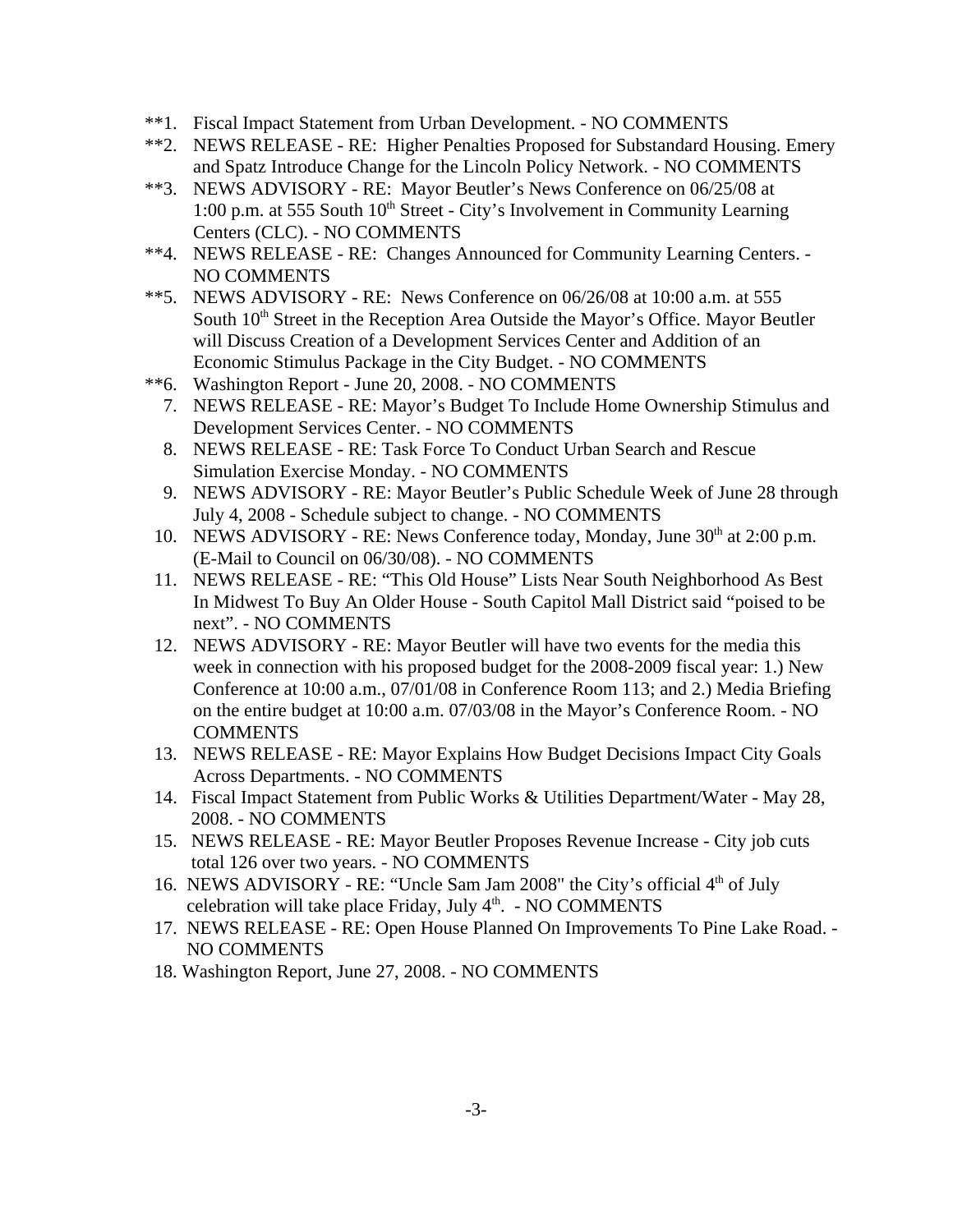# **II. DIRECTORS -**

#### **FINANCE/BUDGET -**

1. June Sales Tax Reports. - NO COMMENTS

#### **FINANCE/CITY TREASURER -**

1. Monthly City Cash Report for the month of May 2008 and City of Lincoln-Pledged Collateral Statement as of May 31, 2008. - NO COMMENTS

# **HEALTH -**

- 1. NEWS RELEASE RE: Hot Weather Alert. NO COMMENTS
- 2. NEWS RELEASE RE: 4<sup>th</sup> of July Patriotism Includes Cleaning Up Your Fireworks. -NO COMMENTS
- 3. NEWS RELEASE RE: Air Quality Health Advisory Fireworks and Air Pollution. NO COMMENTS
- 4. NEWS RELEASE RE: Don't Let Mosquitoes Put a Bite on 4<sup>th</sup> of July Activities. NO **COMMENTS**

## **PLANNING** -

- \*1. Planning Commission Action June 18, 2008.NO COMMENTS
- 2. Letter from Brian Will to Marcia Kinning, ESP RE: Windmill Ridge Estates Addition-Final Plat  $\#08016$  - Generally located at South  $70<sup>th</sup>$  Street and Countryview Road. - NO COMMENTS
- 3. Letter from Brian Will to Marcia Kinning, ESP RE: The Woodlands at Yankee Hill Addition - Final Plat#08015-Generally located at South 70<sup>th</sup> Street and Rebel Drive. -NO COMMENTS

## **PLANNING COMMISSION FINAL ACTION** .....

- \*1. Special Permit #1748A Nebraska Nursery and Color Gardens, W. Burnham & S. Coddington - Resolution No PC-01122. - NO COMMENTS
- \*2. Special Permit #08024 Expansion of Nonstandard Use, 3121 Cedar Avenue Resolution No. PC-01123. - NO COMMENTS
- \*\*3. Special Permit #08025 Planned Service Commercial: Lancaster County Agricultural Society - Lancaster Event Center - North 84<sup>th</sup> Street and Havelock Avenue -Resolution No. PC-01124. - NO COMMENTS
	- 4. Special Permit No. 1174G (Amendment to the Chateau La Fleur/Charleston Court CUP - N. 56<sup>th</sup> Street and Holdrege Street to North Cotner Boulevard and Vine Street) Resolution No. PC-001128 - DENIED. - NO COMMENTS

## **POLICE -**

\*1. PRESS RELEASE - RE: Lincoln Police Department is the First Agency in the United States to Subscribe to a New National Information Service. - NO COMMENTS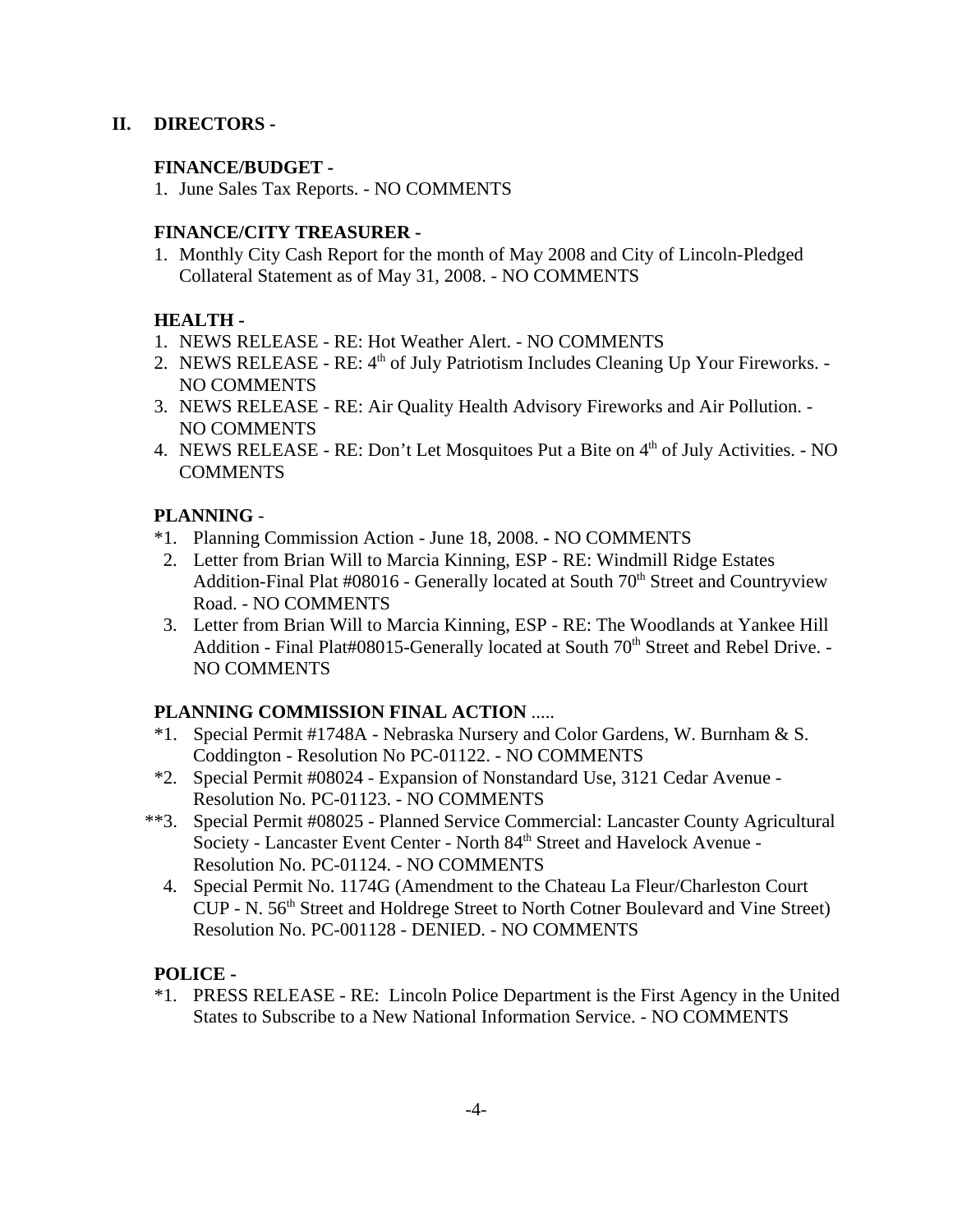#### **PUBLIC WORKS & UTILITIES -**

- \*1. Memo from Nicole Tooze with Great Example of Success of Flood Storage through Easements and Purchases with Photo. - NO COMMENTS
- \*2. Reply to Sandra Mathews RE: StarTran Bus Layover With Mathews' Questions and Comments. **-** NO COMMENTS
- \*3. ADVISORY RE: Water Main Replacement Project #700309, 56th Street; Seward Logan Avenue. **-** NO COMMENTS
- \*4. ADVISORY RE: Harris Overpass Project #701781. NO COMMENTS
- \*\*5. StarTran Advisory Board Actions. NO COMMENTS
	- 6. ADVISORY RE: Roadway and Water Main Projects Pre-Construction Open House - Pine Lake Road; 84th-98th Streets-98th Street; Old Cheney - Yankee Hill-Project #701769. - NO COMMENTS

#### **STARTRAN -**

 1. E-Mail Response from Larry Worth to Hans Glide - RE: The new bus routes. - NO **COMMENTS** 

#### **URBAN DEVELOPMENT -**

1. Memo from Clinton W. Thomas, Housing Rehab & Real Estate Division - RE: Street & Alley Vacation #08001-North/South Alley between Fremont & Hartley; Touzalin and North 60<sup>th</sup> Street. - NO COMMENTS

#### **III. CITY CLERK -**

City Clerk Joan Ross stated Deputy City Clerk Teresa Meier is going to take the meeting this afternoon, it's something they do from time- to-time.

City Clerk Joan Ross stated on their Agenda today, Items 15 & 16 will be called together. *[#15, 08R-143, Approving the Development and Conditional Zoning Agreement between the City and Whitehead Oil Company for the development of the property generally located at S. 33rd and A Streets subject to restrictions on access to A Street, uses, lighting, and signage to be compatible with the adjacent residential neighborhood.; and* 

*#16, 08-76, Change of Zone 08023 - Application of Whitehead Oil Co. for a change of zone from R-2 Residential District to B-3 Commercial District on approximately .13 acres generally located northwest of S. 33rd and A Streets.]*

They have already talked about Item 17. They have Motions-To-Amend #1, #2, & #3 just as a reminder. *[#17, 08R-82, Special Permit 08015 - Application of Roger Schwisow for authority to allow mining/extraction of soil of agricultural zoned property located northwest of the intersection of N.W. 56th Street and West O Street.]*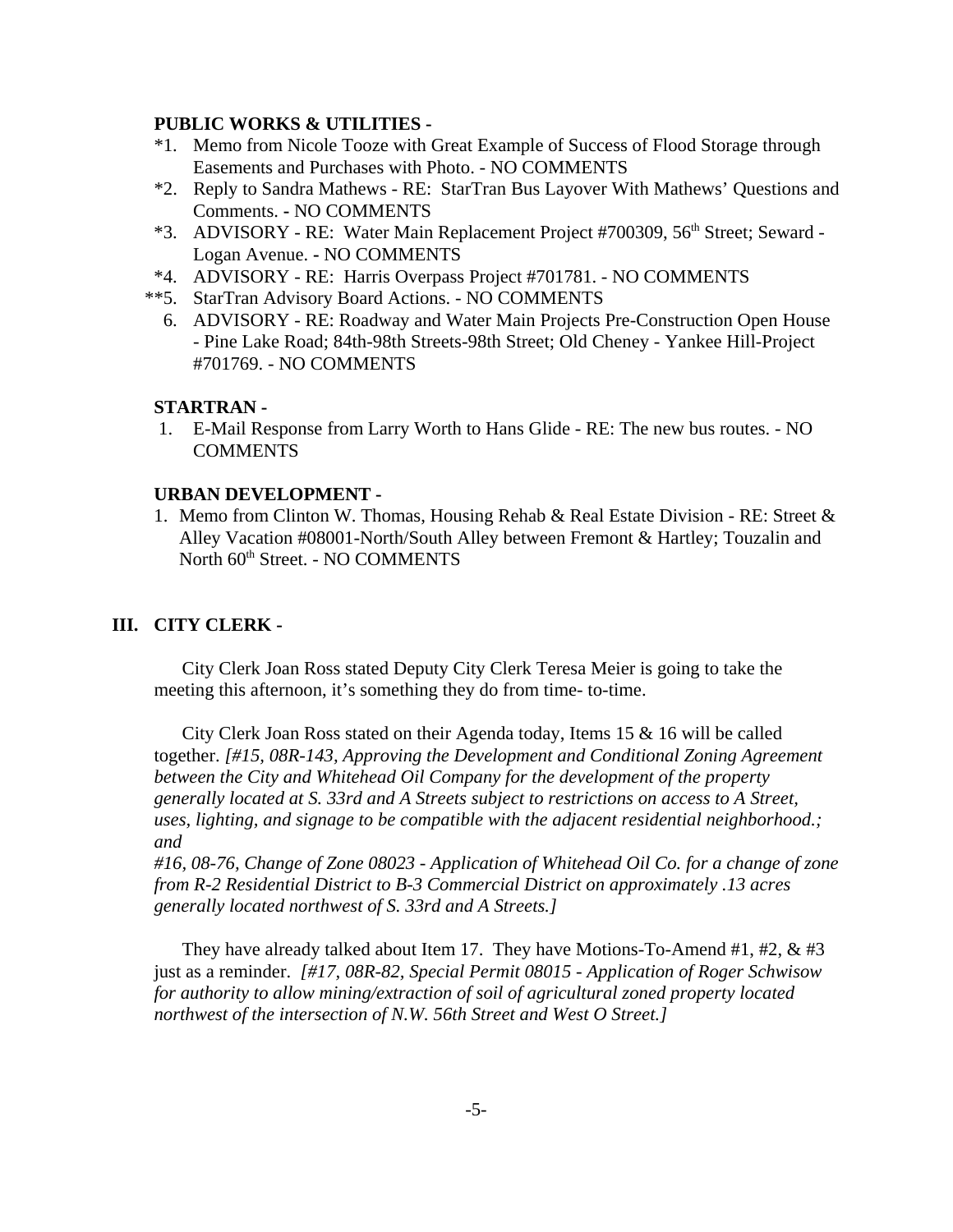For Item 20 they have one Motion-To-Amend. *[#20, 08R-145, Approving and adopting a proposed amendment to the Lincoln Center Redevelopment Plan for the North Haymarket Mixed-Use Redevelopment Area, Phase II of the North Haymarket Arts and Humanities Center Block, for the redevelopment of an existing publicly owned building, the demolition of an existing warehouse and reconstruction as a mixed-use building with retail and hotel on property described as Lots 1 and 2, The Arts & Humanities Block Addition.]*

Item 21, she got a call from Bernie Heier, he and the County Board members will be present to speak to this item today. He asked if Council would consider a waiver of the rules to move this item to the top of their agenda. *[#21, 08R-152, Approving a resolution supportive of the Lincoln-Lancaster County Public Building Commission in exploring means of financing and constructing a new jail facility to serve the community of Lancaster County and requesting a proposal setting forth the details of such project be submitted for City Council consideration and approval.]*

#### **IV. COUNCIL REQUESTS/CORRESPONDENCE -**

#### **JON CAMP -**

Mr. Camp stated he would like to speak with Don Herz (Finance Director) after the Directors' Meeting today.

- \*\*1. E-Mail from Gary & Faye Gutgesell RE: Continue to Fight to Reduce Taxes and Have the Board of Education and LPS Look to See Where They Can Make Cuts. - NO **COMMENTS** 
	- 2. E-Mail's RE: Grill Ordinance. NO COMMENTS
	- 3. E-Mail from Russ Guill RE: Please don't raise property taxes. NO COMMENTS

**JONATHAN COOK -** No Comments

**DOUG EMERY -** No Comments

#### **DAN MARVIN -**

Mr. Marvin stated he would like to also speak with Don Herz (Finance Director) after the Directors' Meeting today.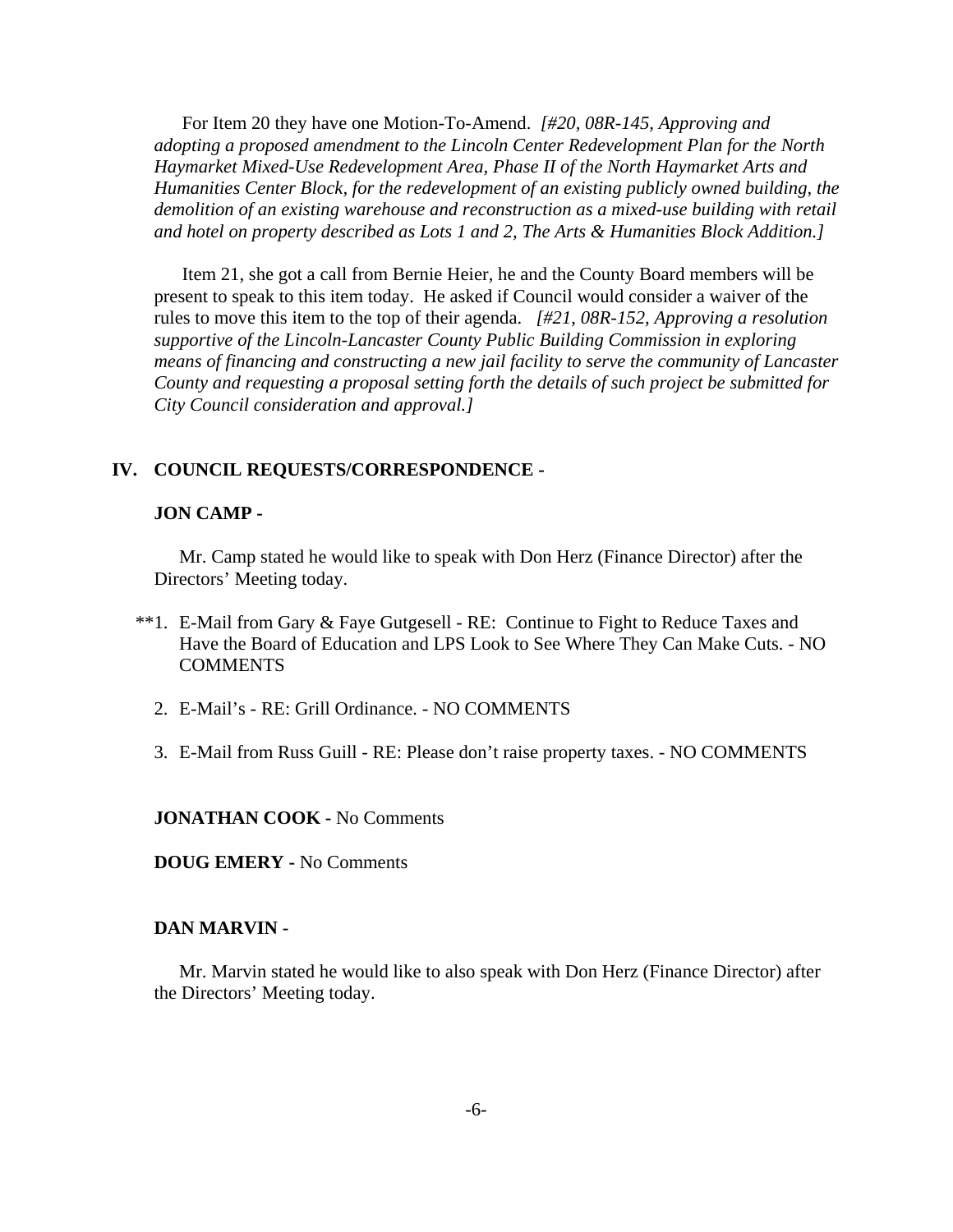#### **JOHN SPATZ -** No Comments

#### **KEN SVOBODA -** No Comments

#### **ROBIN ESCHLIMAN -** No Comments

\*1. E-Mail Response from Wayne Teten, Public Works Antelope Valley Project Manager - RE: Questions Submitted by Rich Esquivel. - NO COMMENTS

#### **V. MISCELLANEOUS** -

- \*1. E-Mail from Bruce & Pam Bartlett RE: Need Path to Mahoney Park &  $84<sup>th</sup>$  Street Murdock Trail from Neighborhood.- NO COMMENTS
- \*2. E-Mail from Jerry Wolf RE: Suggestion of Using Speeding and Traffic Fines to Help with Police Budget. - NO COMMENTS
- \*3. E-Mail & Article from Andy Ringsmuth RE: "Fuel Surcharge" for Speeding Article on 'Speeders to Pay Extra for Police Fuel'. - NO COMMENTS
- \*4. E-Mail & Attachment from Katie Halperin RE: Washington Square Development and Attachment of 'Lincoln City/Lancaster County Planning Staff Report with Pictures'. - NO COMMENTS
- \*5. Letter from Tanna Skoyo RE: Encouraging Council to Reconsider Cutting the Bus Service. - NO COMMENTS
- \*6. E-Mail from Molly Oglesby RE: Time to Raise Taxes. NO COMMENTS
- \*\*1. Letter from Lincoln Chamber of Commerce President, Wendy Birdsall RE: Their 2008 Local Opportunities Agenda with Key Local Objectives. - NO COMMENTS
- \*\*2. E-Mail from Michael L. Topil RE: West Denton Road Construction Not Being Complete with attached Letter from Steve Masters, Public Utilities Administrator, regarding Summary on Status of Completing the Paving Connection at West Denton Road. - NO COMMENTS
- **\*\***3. E-Mail from Jayne Sebby RE: Supports Code Violation Fine Increase, Plus Another Category for Refusing to Maintain Property (Council Members received on 06/23/08 Before Formal Meeting). NO COMMENTS
- \*\*4. E-Mail from Hans Gilde RE: Observations and Suggestions Concerning the New Bus Routes. - NO COMMENTS
- \*\*5. E-Mail from Dave Bopp RE: Fuel Fee Added to Speeding Tickets. NO COMMENTS
- \*\*6. Letter from Peggy Theobald RE: StarTran Hours and Routes. NO COMMENTS
- \*\*7. E-Mail from Bruce Bohrer, Lincoln Chamber of Commerce RE: Urge Congressman Fortenberry to Support H.R. 6327 to Fix the Highway Trust Fund. - NO **COMMENTS**
- \*\*8. E-Mail from Dianne Osler RE: Opposed to Raising Property Taxes. Have Reduction in Non-Essential Services. - NO COMMENTS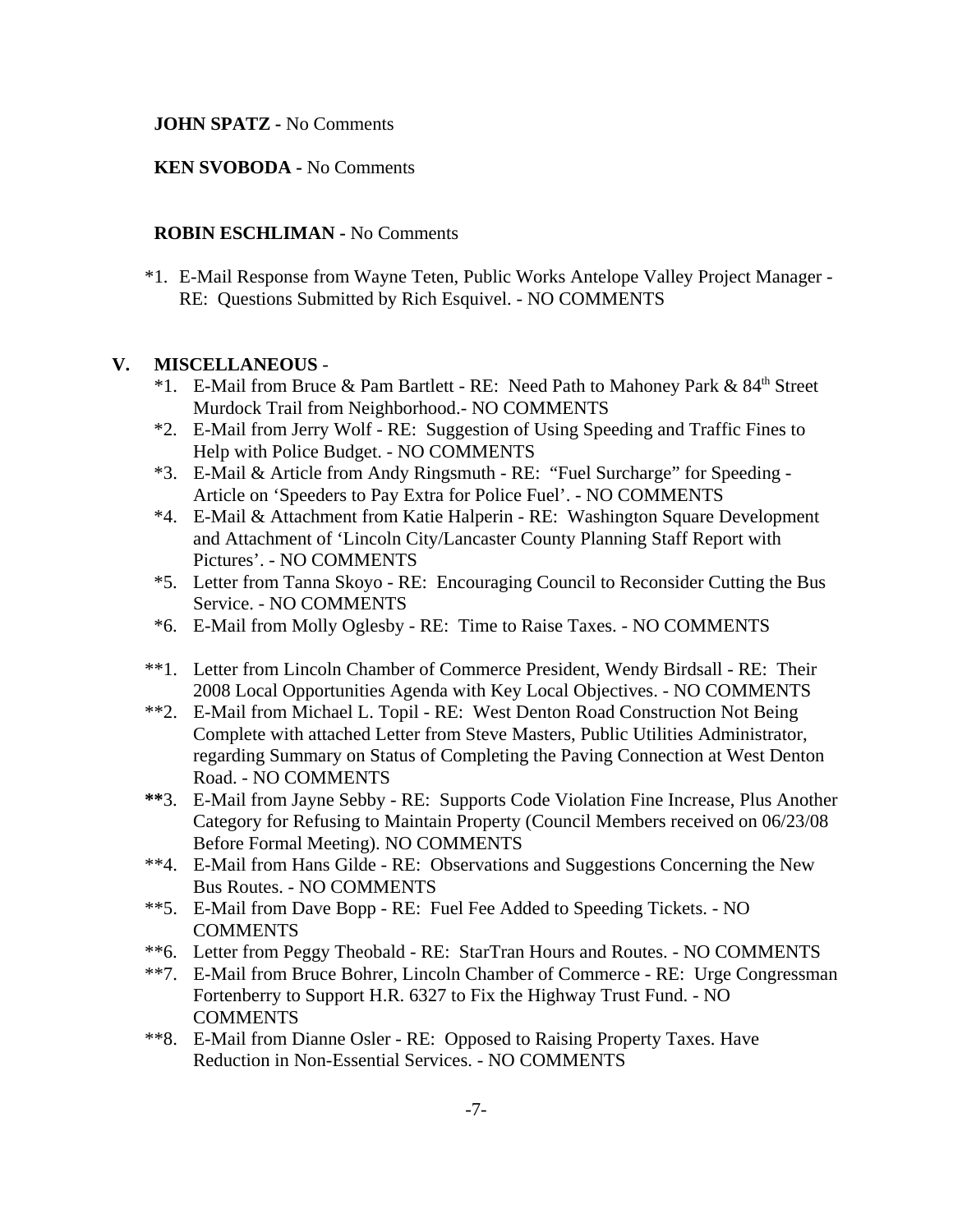- \*\*9. E-Mail from Jay Carnes RE: Against Any Tax Increases, Need to Rein in the School Board Budget and No City Income Tax. - NO COMMENTS
- \*\*10. E-Mail from Dave Polson RE: Do Not Raise Taxes. NO COMMENTS
- \*\*11. E-Mail RE: Do Not Increase Our Property Taxes. We Have One of the Highest in the Nation. - NO COMMENTS
- \*\*12. Letter to Council Members from Teresa Thompson, TBI State Advisory Council RE: Reconsider Discontinuing the Adult Day Program at Easterday Recreation Center in Northeast Lincoln. - NO COMMENTS
- \*\*13. E-Mail from Judd Smith RE: Do Not Increase Property Taxes, and Look at the LPS Budget. - NO COMMENTS
- \*\*14. E-Mail from Faith A. White RE: No New Taxes. NO COMMENTS
- \*\*15. E-Mail from Arlene Hughes RE: Please Do Not Consider Raising Property Taxes, Too High Now. - NO COMMENTS
- \*\*16. E-Mail from Sid Havekost RE: Vehemently Opposed to Any Thought on Raising Property Taxes. - NO COMMENTS
- \*\*17. E-Mail RE: City Budget Impact on Community Learning Centers. NO **COMMENTS**
- \*\*18. E-Mail from David Fikar, Chair, Lincoln Commission on Human Rights (LCHR) RE: Explanation of LCHR's Community Role and Reasons Why Services Should Not be Cut or Eliminated Due to Funding. - NO COMMENTS
	- 19. E-Mail from Steven Avey RE: Illegal immigrants. NO COMMENTS
	- 20. Comment Sheet from the Public Meeting on 06/25/08 RE: Antelope Valley Research & Development Corridor Master Plan & Design Standards. - NO **COMMENTS**
	- 21. E-Mail from Tim Henkel RE: Opposed to the housing stimulus grant. NO COMMENTS
	- 22. E-Mail from Kay Graber RE: The housing stimulus grant, one of the worst ideas. NO COMMENTS
	- 23. E-Mail from Rick Becker RE: Please do not increase our property taxes. NO COMMENTS
	- 24. E-Mail from Katheryn Grebe RE: Please no more increases in property tax. NO COMMENTS
	- 25. E-Mail and Attachments from Peter Katt, Attorney RE: West "O" Soil Mining Permit Amendments; and Water Resale Restrictions-West "O". - NO COMMENTS
	- 26. E-Mail from Joyce Vrbka RE: The Easterday Recreation Adult Day Service. NO **COMMENTS**
	- 27. E-Mail from Russell Miller for Lincoln Neighborhood Alliance RE: City bus and taxes. - NO COMMENTS
	- 28. E-Mail from Sandra Archuleta RE: Please do not discontinue the adult day program at Easterday Recreation Center. - NO COMMENTS
	- 29. Letter from H. Eugene Cook RE: Totally shocked at the Mayor's proposal to use taxpayer money for people to buy new homes. - NO COMMENTS
	- 30. E-Mail and Attachment from LeRoy W. Sievers, Attorney At Law RE: West O Soil Mining Permit Amendments. - NO COMMENTS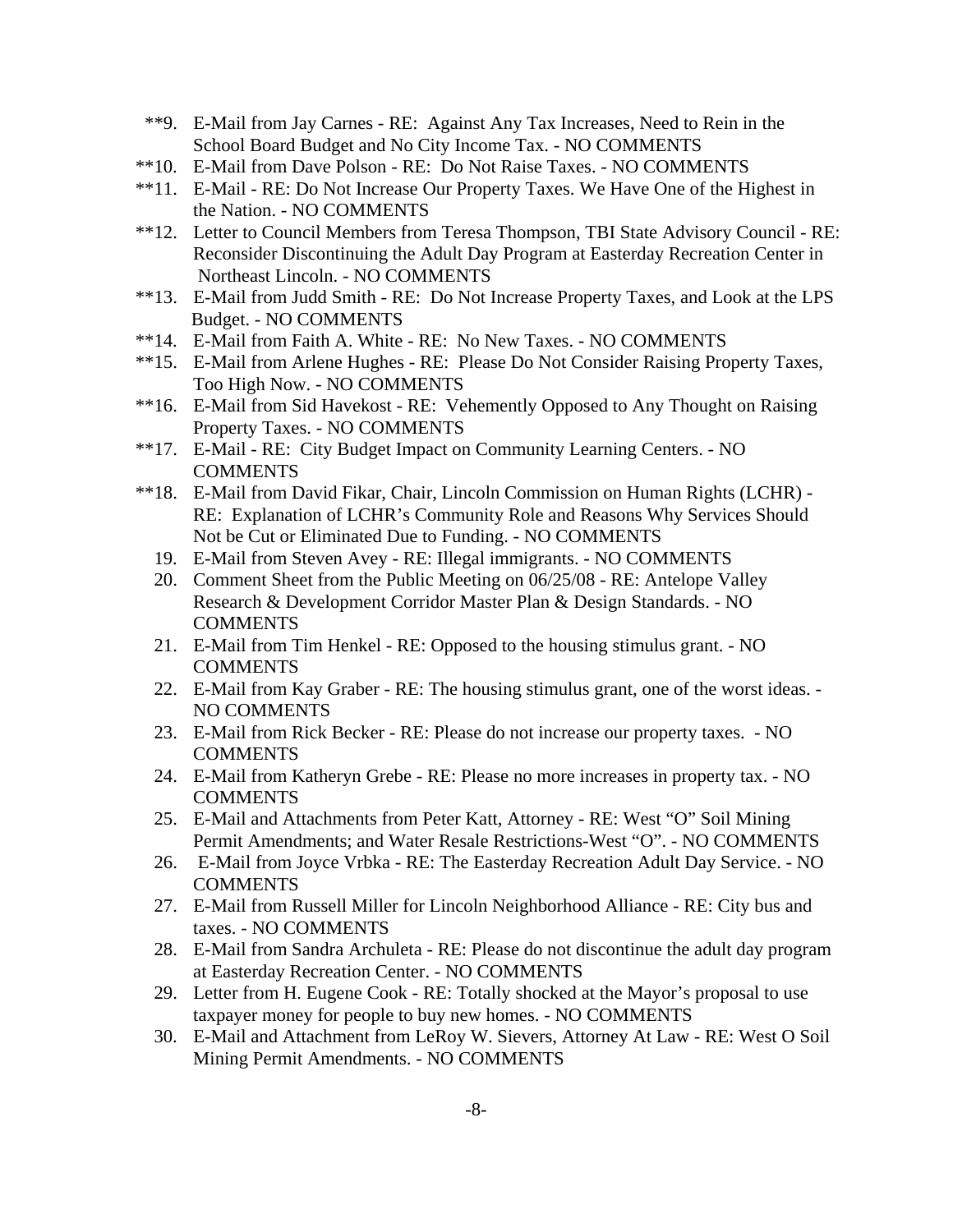- 31. E-Mail from Matt Wagner RE: No New Taxes! NO COMMENTS
- 32. E-Mail from Leroy Brennfoerder RE: Tax Increase. NO COMMENTS
- 33. E-Mail from Erich Kaiser RE: We would like to propose that a street be named after Mike Scholl. - NO COMMENTS
- 34. E-Mail from Carita Kordik RE: Stimulus money It is Irresponsible and Inappropriate to use the money for anything but storm sewer or city infrastructure.
- 35. E-Mail from Tom Anderson RE: New Jail. NO COMMENTS
- 36. E-Mail with Attached Letter from Annette Hammeke, Director of Religious Education K-8, Immaculate Heart of Mary - RE: Easterday Facility. - NO COMMENTS
- 37. E-Mail from Georgia Stevens, PhD., Professor Emeritus Department of Child, Youth and Family Studies-UNL - RE: Expanding the Ride for \$5. - NO COMMENTS
- 38. E-Mail from Adam Forney RE: Don't raise my taxes. NO COMMENTS

#### **VI. MEETING ADJOURNED - Approximately at 11:25 a.m.**

#### **\*HELD OVER FROM JUNE 23, 2008. \*\*HELD OVER FROM JUNE 30, 2008.**

dm070708/tjg